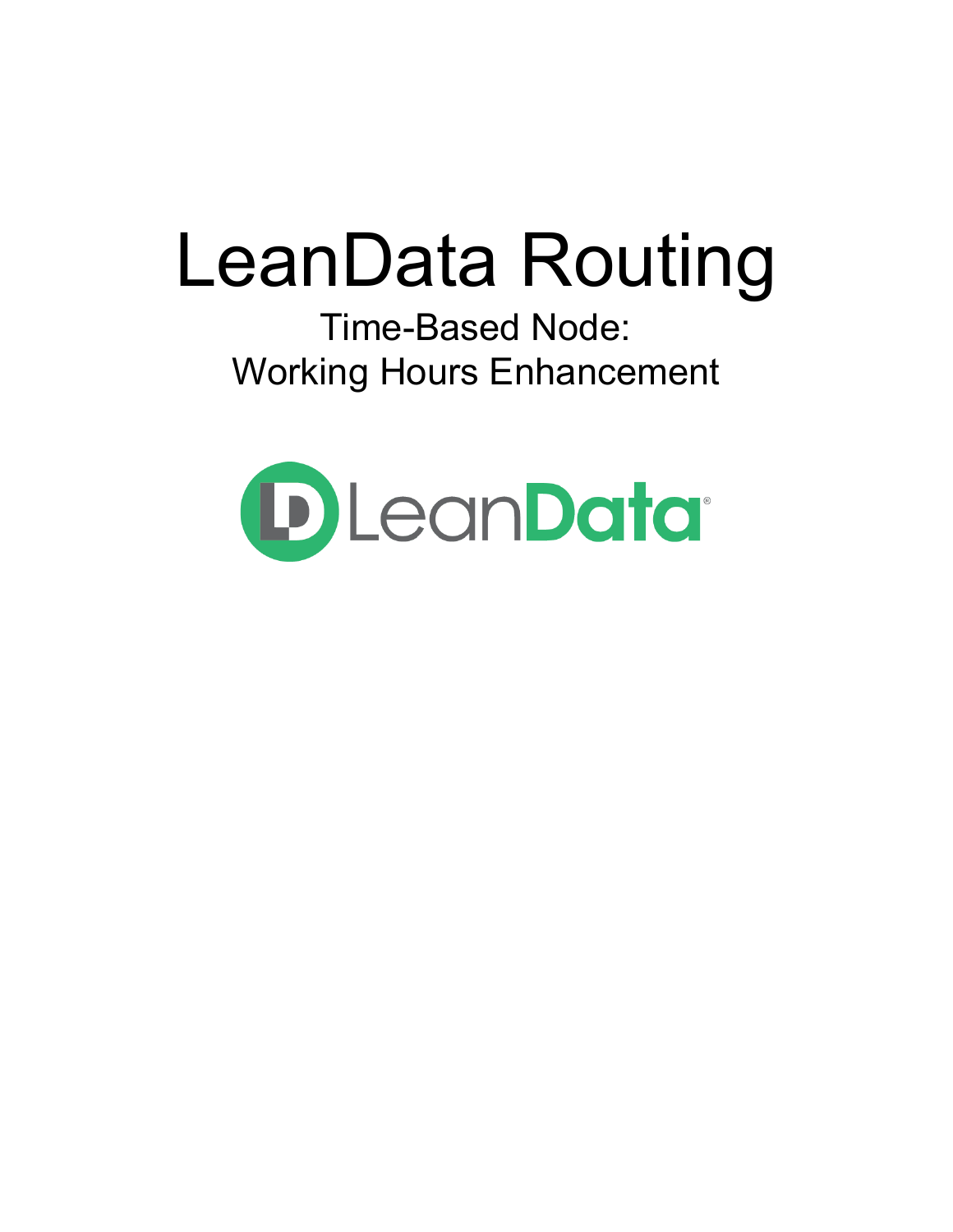| <b>Overview</b>     | $\mathbf{2}$   |
|---------------------|----------------|
| <b>How it works</b> | $\mathbf{2}$   |
| <b>Definitions</b>  | 2              |
| <b>Benefits</b>     | 3              |
| How to use it       | 3              |
| <b>Use Cases</b>    | $\overline{4}$ |

### <span id="page-1-0"></span>**Overview**

LeanData offers an out-of-the-box time-based option to assist with SLAs and re-assignment, with the ability to reference the owner's working hours to ensure high-velocity outreach.

The newest enhancement for this node is the ability to apply working hours you may have previously set up to Time-Based nodes directly. This enhances performance by prioritizing record assignment when in working hours over those out of working hours. It also ensures routing occurs sooner for records in working hours.

This guide will overview this enhancement, walking you through the functionality, and how to utilize it in your Flow.

*Access this feature by navigating to FlowBuilder > Time-Based Node. Adjust Schedules under the People > Settings section.*

## <span id="page-1-1"></span>How it works

#### <span id="page-1-2"></span>**Definitions**

- **● Time-Based CCIO:** A CCIO created by the time-based node. LeanData generates a time-based CCIO anytime a record hits the node. With shorter time increments in the node, LeanData will likely generate more CCIOs if the record is rescheduled for evaluation. The CCIO is evaluated after the defined time frame has elapsed.
- **● User Working Hours:** The hours the User is available to receive records. When creating the Working Hours, the admin must select a static timezone or the user's Salesforce timezone.
- **● Time-Based Node Working Hours:** The Working Hours assigned to the node (and not the user itself). Any record that meets this node will be routed based on the user defined Working Hours.
	- Working Hours with "Use User Timezone" option checked will utilize the Integration User's Timezone. The Integration User changes to whoever restarts LeanData Scheduler. We recommend selecting a timezone for the Working Hours (People > Settings > Schedules).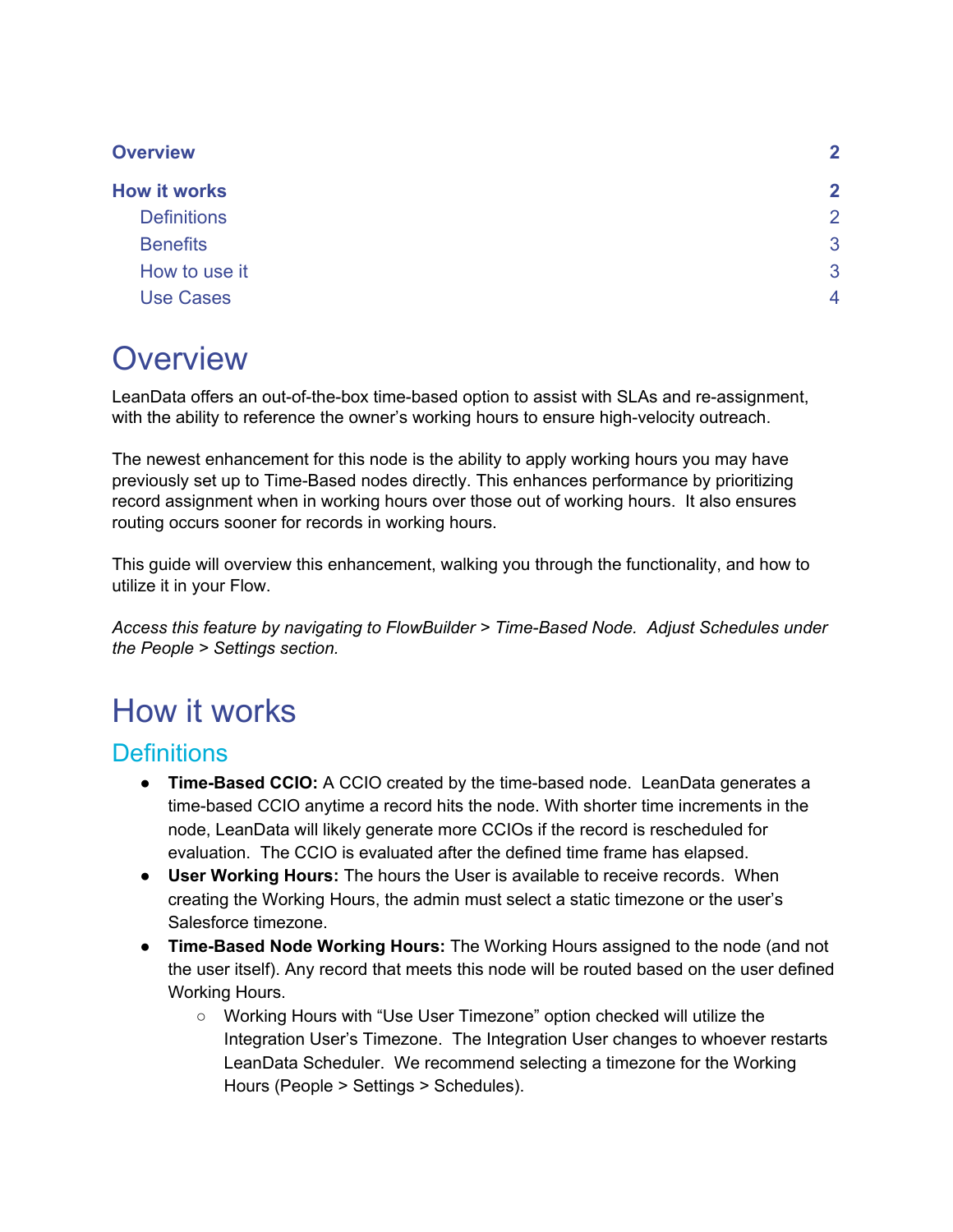- **User Holidays:** The holidays the User is unavailable to receive records.
- **● Time-Based Holidays:** The holidays assigned to the node (and not the user itself). Any record that meets this node will be routed if the current time is not a Holiday.

#### <span id="page-2-0"></span>**Benefits**

- This feature reduces the number of CCIOs processed at a certain time. Records that should not be routed due to out of office hours will not be processed.
- By reducing the number of CCIOs processed to only the CCIOs necessary for operations, LeanData prioritizes the routing of records during agent availability.
- When in working hours, users should receive more records at a faster rate than the previous build since LeanData will process fewer, more relevant records in a given time period.



#### <span id="page-2-1"></span>How to use it

- 1. Create a Time-Based node for each region which will be leverage this functionality
- 2. In each node, select the relevant Working Hours for that node.
	- a. Note: when a record enters the time-based node at a time in Working Hours, we will evaluate the conditions and route immediately. If the org requires a waiting period for SLAs, add another time-based node with the defined time frame following this node.